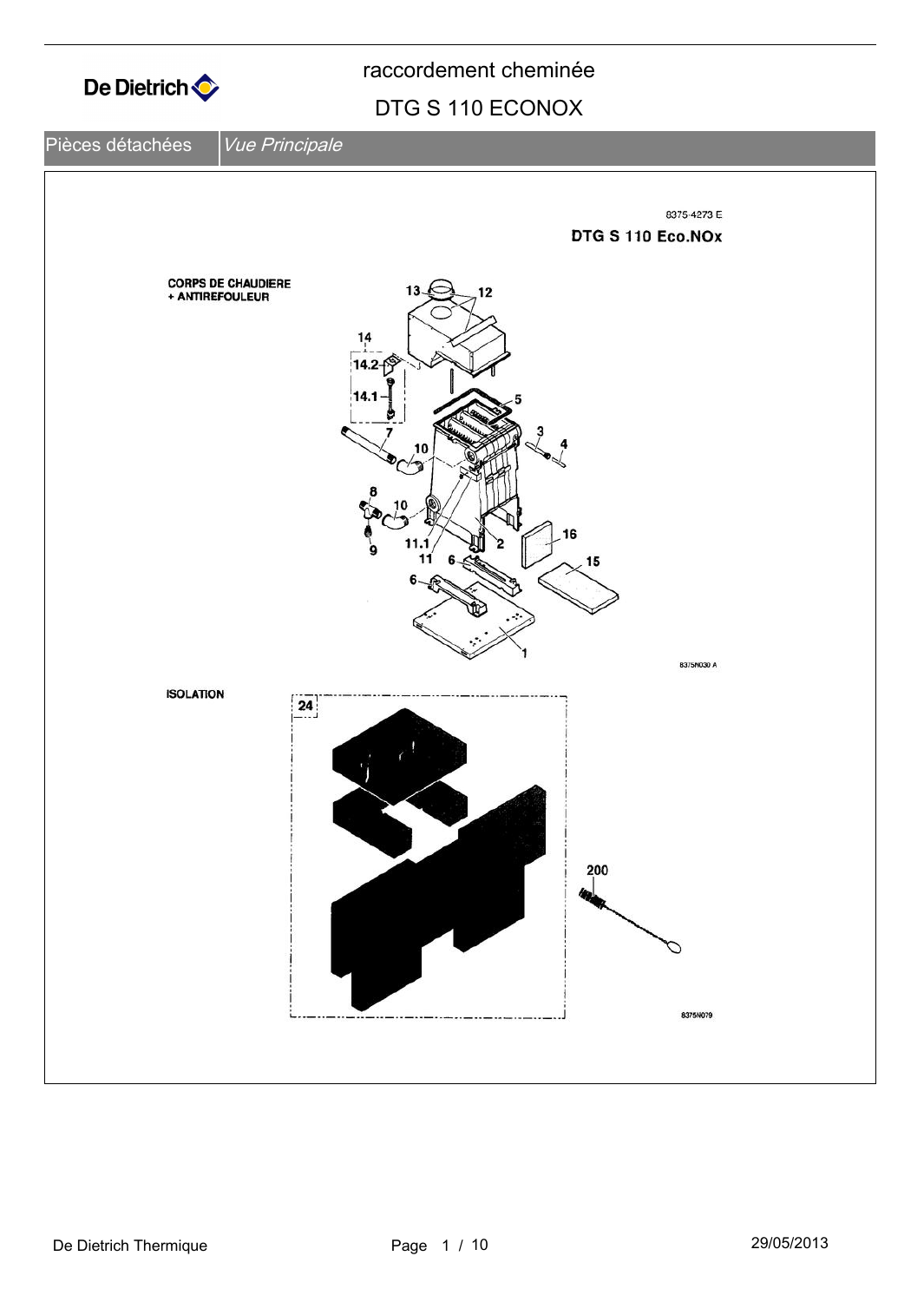

| Réf.           | Référence | <b>Description</b>                   | Qté          | Tarif             | Remarques |
|----------------|-----------|--------------------------------------|--------------|-------------------|-----------|
| 1              | 83758909  | SOCLE COMPLET 3EL                    | 1            | Nous consulter    |           |
| $\mathbf{1}$   | 83758571  | SOCLE COMPLET 9EL                    | $\mathbf{1}$ | Nous consulter    |           |
| 1              | 83758913  | SOCLE COMPLET 7EL                    | 1            | Nous consulter    |           |
| $\mathbf{1}$   | 83758914  | SOCLE COMPLET 8 EL                   | $\mathbf{1}$ | Nous consulter    |           |
| 1              | 83758572  | SOCLE COMPLET 10EL                   | 1            | Nous consulter    |           |
| $\mathbf{1}$   | 83758910  | SOCLE COMPLET 4EL                    | $\mathbf{1}$ | Nous consulter    |           |
| 1              | 83758911  | SOCLE COMPLET 5EL                    | $\mathbf{1}$ | Nous consulter    |           |
| $\mathbf{1}$   | 83758912  | SOCLE 6EL                            | $\mathbf{1}$ | Nous consulter    |           |
| 2              | 83758915  | <b>CORPS CHAUDIERE ASS.3EL</b>       | 1            | 522,00 €          |           |
| $\overline{2}$ | 83758579  | <b>CORPS CHAUDIERE ASS.9EL</b>       | $\mathbf{1}$ | 1498,00 €         |           |
| $\overline{2}$ | 83758580  | CORPS CHAUDIERE ASS.10EL             | 1            | Nous consulter    |           |
| $\overline{2}$ | 83758916  | <b>CORPS CHAUDIERE ASS. 4EL</b>      | $\mathbf{1}$ | 767,00 €          |           |
| 2              | 83758920  | <b>CORPS CHAUDIERE ASS. 8EL</b>      | 1            | 1354,00 €         |           |
| $\overline{2}$ | 83758917  | CORPS CHAUDIERE ASS. 5EL             | $\mathbf{1}$ | 928,00 $\epsilon$ |           |
| $\overline{2}$ | 83758918  | <b>CORPS CHAUDIERE ASS, 6EL</b>      | 1            | 1072,00 €         |           |
| 2              | 83758919  | <b>CORPS CHAUDIERE ASS. 7EL</b>      | $\mathbf{1}$ | 1213,00 €         |           |
| 3              | 95365611  | DOIGT DE GANT 1/2"-LG160             | 1            | 14,60 €           |           |
| $\overline{4}$ | 95365613  | SEPARATEUR DE DOIGT DE GANT          | $\mathbf{1}$ | 2,50€             |           |
| 5              | 95046128  | JOINT VERRANE D10 (1M)               | 1            | $3,50 \in$        |           |
| 6              | 83750004  | <b>REHAUSSE POUR CORPS</b>           | $\mathbf{1}$ | 18,10 €           |           |
| 7              | 97549595  | TUBE EAU DEPART PEINT                | 1            | 7,40 €            |           |
| 8              | 97549596  | TUBE EAU RETOUR PEINT                | $\mathbf{1}$ | 20,70 €           |           |
| 9              | 85000022  | ROBINET VIDANGE                      | 1            | 18,20 €           |           |
| 10             | 94920297  | COUDE M-F A4 1"                      | $\mathbf{1}$ | 6,10€             |           |
| 11             | 83758048  | EQUERRE DE FIXATION                  | 1            | 2,60 €            |           |
| 11.1           | 95890434  | ECROU THIBLOC HM8 CRANTE             | $\mathbf{1}$ | $0,62 \in$        |           |
| 12             | 83758791  | ANTIREFOULEUR COMPLET 3EL            | 1            | 221,00 €          |           |
| 12             | 83758625  | ANTIREFOULEUR CPL 9EL                | $\mathbf{1}$ | 269,00 €          |           |
| 12             | 83758792  | ANTIREFOULEUR COMPLET 4EL            | 1            | Nous consulter    |           |
| 12             | 83758796  | <b>ANTIREFOULEUR COMPLET 8EL</b>     | $\mathbf{1}$ | 256,00 €          |           |
| 12             | 83758793  | ANTIREFOULEUR COMPLET 5EL            | $\mathbf{1}$ | 232,00 €          |           |
| 12             | 83758626  | <b>ANTIREFOULEUR CPL 10EL</b>        | $\mathbf{1}$ | 281,00 €          |           |
| 12             | 83758794  | ANTIREFOULEUR COMPLET 6EL            | 1            | 241,00 €          |           |
| 12             | 83758795  | ANTIREFOULEUR COMPLET 7EL            | $\mathbf{1}$ | 248,00 €          |           |
| 13             | 97581501  | <b>BUSE D.110/111</b>                | 1            | 7,30€             |           |
| 13             | 97581500  | <b>BUSE D.153</b>                    | $\mathbf{1}$ | 11,00 €           |           |
| 13             | 97581499  | BUSE D.125                           | 1            | $9,80 \in$        |           |
| 14             | 83758999  | THERMOSTAT ANTIREFOULEUR 85° CONTACT | $\mathbf{1}$ | 60,20 €           |           |
| 14             | 83758637  | THERMOSTAT ANTIREFOULEUR 85° CONTACT | 1            | 43,70 €           |           |
| 14.0           | 83758077  | <b>EQUERRE DE FIXATION</b>           | $\mathbf{1}$ | 2,20€             |           |
| 14.1           | 83754941  | CIRCUIT ELECTRIQUE T.A-F.            | 1            | 15,60 €           |           |
| 14.1           | 83754958  | CIRC.ELECTR.T.A-F. 9-10EL            | $\mathbf{1}$ | 29,90 €           |           |
| 15             | 97550513  | <b>ISOLATION SOUS BRUL.3EL</b>       | 1            | $3,30 \in$        |           |
| 15             | 97550519  | <b>ISOLATION SOUS BRUL.9EL</b>       | $\mathbf{1}$ | 11,10 €           |           |
| 15             | 97550512  | <b>ISOLATION SOUS BRULEUR 10</b>     | 1            | 12,20 €           |           |
| 15             | 97550515  | <b>ISOLATION SOUS BRUL.5EL</b>       | $\mathbf{1}$ | $6,80 \in$        |           |
| 15             | 97550518  | <b>ISOLATION SOUS BRUL.8EL</b>       | 1            | 11,00 €           |           |
| 15             | 97550514  | <b>ISOLATION SOUS BRUL.4EL</b>       | $\mathbf{1}$ | 4,45 €            |           |
| 15             | 97550516  | <b>ISOLATION SOUS BRUL.6EL</b>       | 1            | 8,95 €            |           |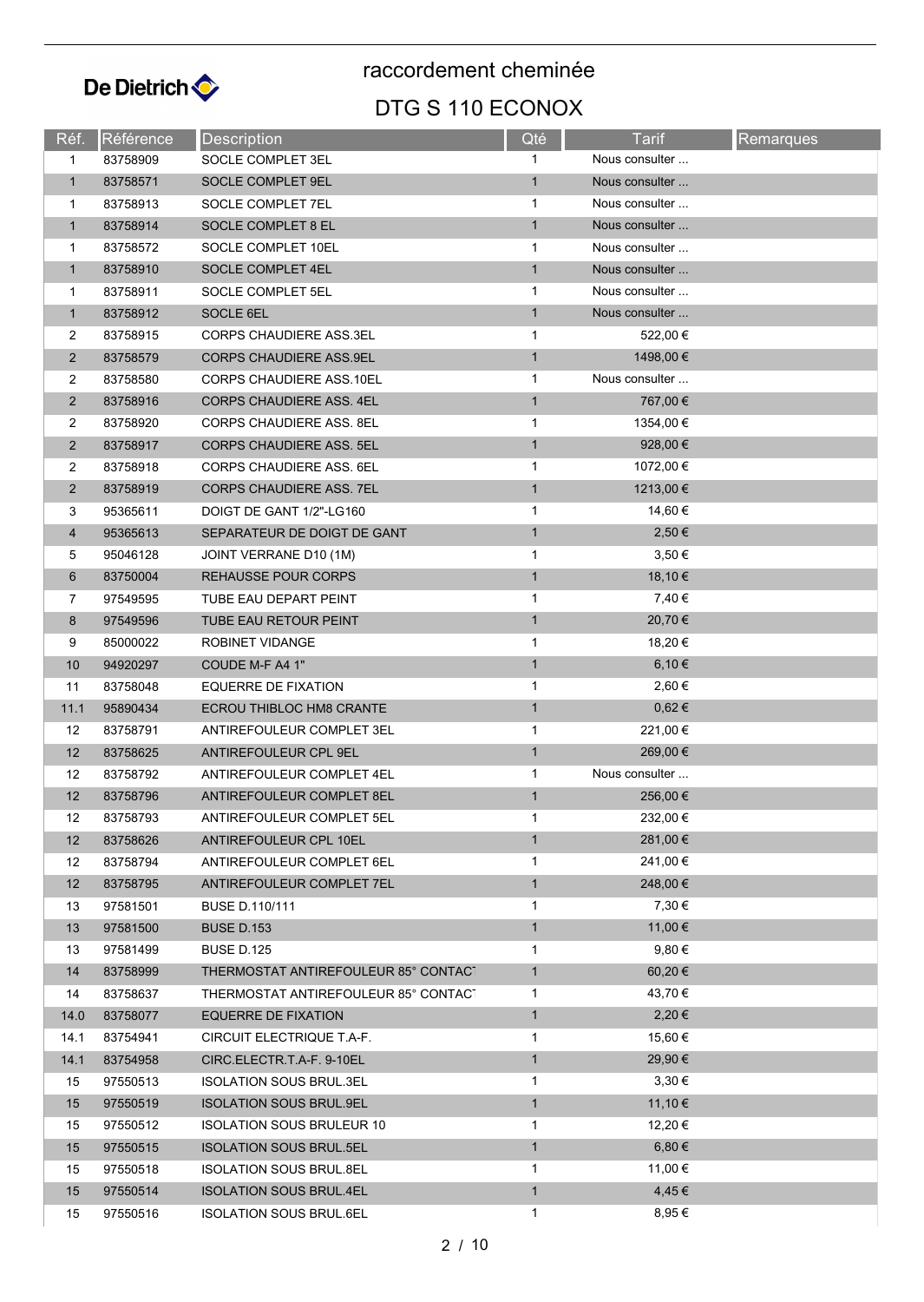

| 15  | 97550517 | <b>ISOLATION SOUS BRUL.7EL</b>   |              | 9,15€          |  |
|-----|----------|----------------------------------|--------------|----------------|--|
| 16  | 94229203 | <b>ISOLATION ARRIERE 3EL</b>     |              | 25,40 €        |  |
| 16  | 94229204 | <b>ISOLATION ARRIERE 4EL</b>     | 1            | 26,60 €        |  |
| 16  | 94229205 | <b>ISOLATION ARRIERE 5EL</b>     |              | 27,80 €        |  |
| 16  | 94229206 | <b>ISOLATION ARRIERE 6EL</b>     | $\mathbf{1}$ | 28,40 €        |  |
| 16  | 94229213 | <b>ISOLATION ARR 10EL</b>        |              | Nous consulter |  |
| 16  | 94229207 | <b>ISOLATION ARRIERE 7EL</b>     | 1            | 28,80 €        |  |
| 16  | 94229208 | <b>ISOLATION ARRIERE 8EL</b>     | 1            | 30,70 €        |  |
| 16  | 94229212 | <b>ISOLATION ARRIERE 9EL</b>     |              | 32,10€         |  |
| 24  | 83758927 | <b>ISOLATION CORPS CPLTE 3EL</b> | 1            | 59,20 €        |  |
| 24  | 83758933 | CIRCUIT GAZ CPL S113NEZD         | $\mathbf{1}$ | Nous consulter |  |
| 24  | 83758934 | CIRCUIT GAZ CPL S114NEZD         |              | Nous consulter |  |
| 24  | 83758928 | <b>ISOLATION CORPS CPLTE 4EL</b> | $\mathbf{1}$ | 63,60 €        |  |
| 24  | 83758929 | <b>ISOLATION CORPS CPLTE 5EL</b> | 1            | 68,00 €        |  |
| 24  | 83758930 | <b>ISOLATION CORPS CPLTE 6EL</b> |              | 71,90 €        |  |
| 24  | 83758931 | <b>ISOLATION CORPS CPLTE 7EL</b> |              | 73,50 €        |  |
| 24  | 83758932 | <b>ISOLATION CORPS CPLTE 8EL</b> | $\mathbf{1}$ | 80,70 €        |  |
| 200 | 96960227 | BROSSE NYLON 44 X 11 LG.500      | 1            | 4,10 €         |  |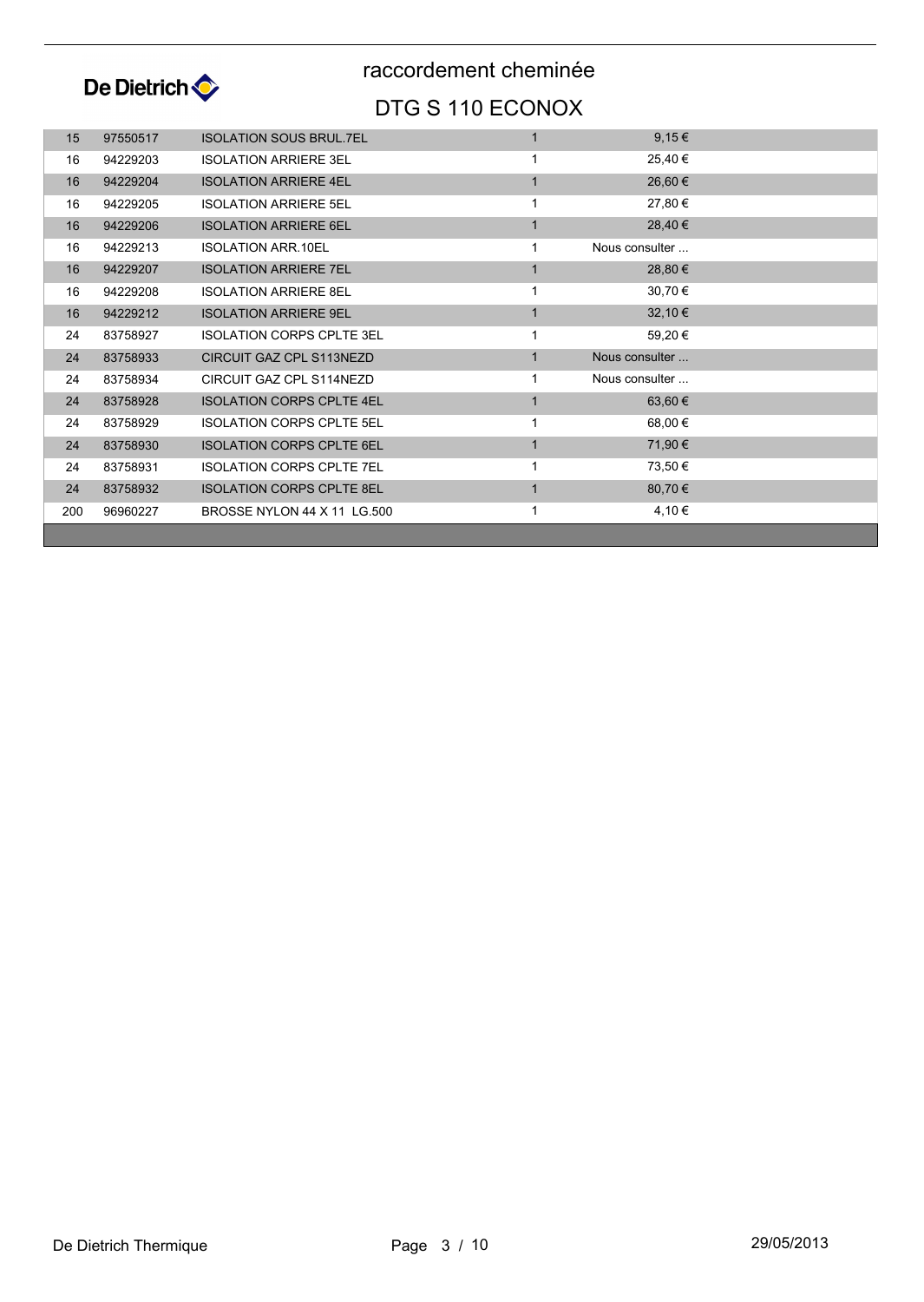

#### DTG S 110 ECONOX

#### Pièces détachées *Vue Principale*

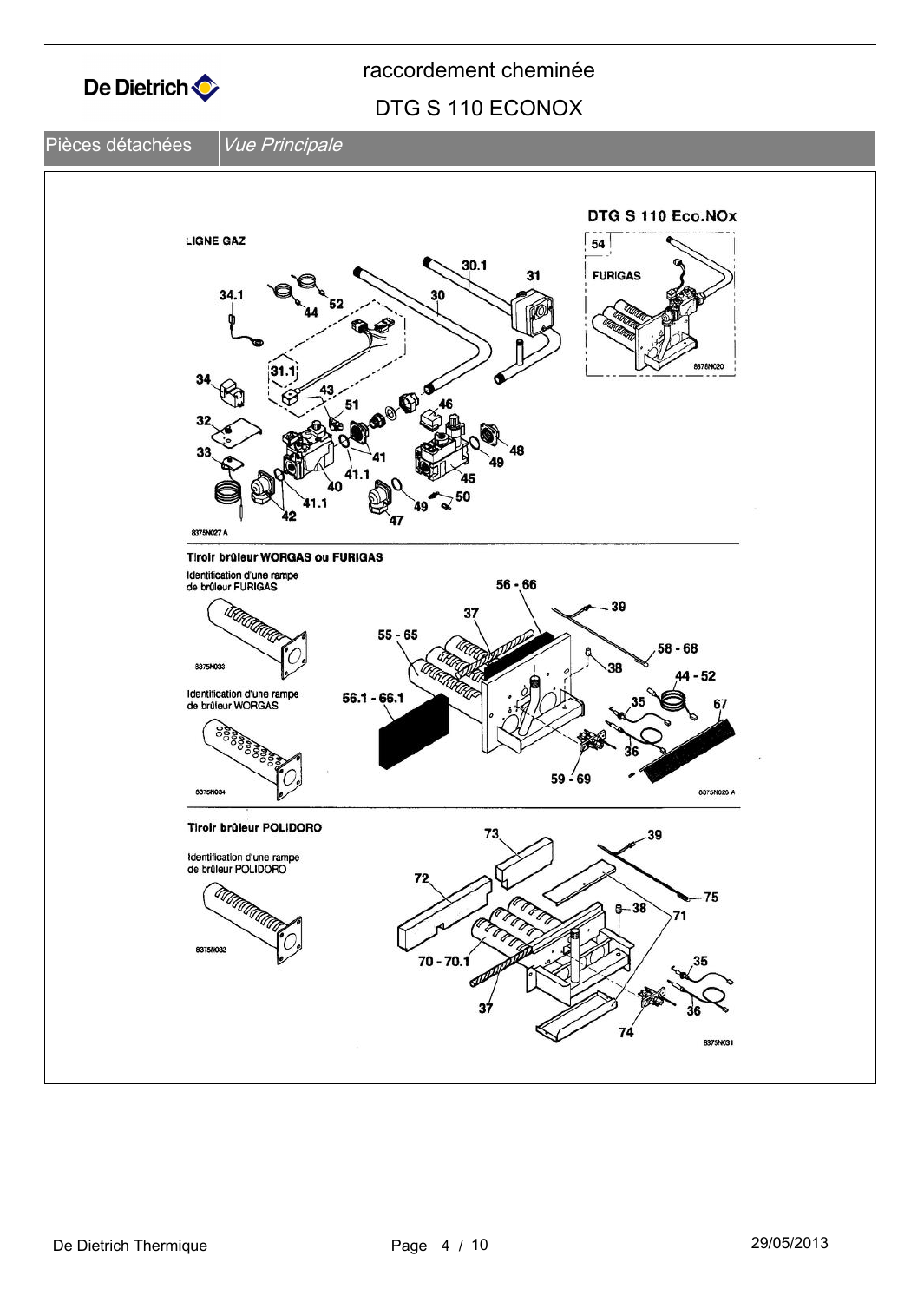

| Réf.        | Référence | Description                              | Qté          | Tarif           | <b>Remarques</b> |
|-------------|-----------|------------------------------------------|--------------|-----------------|------------------|
| $\mathbf 0$ | 83757791  | KIT DE CONVERS.GN 3EL                    | $\mathbf{1}$ | 51,00 €         |                  |
| 0           | 83757792  | KIT DE CONVERS.GN 4EL                    | 1            | 55,10 €         |                  |
| $\mathbf 0$ | 83757793  | KIT DE CONVERS. GN 5EL                   | $\mathbf{1}$ | 59,20 €         |                  |
| 0           | 83757794  | KIT DE CONVERS.GN 6EL                    | $\mathbf{1}$ | 63,00 €         |                  |
| $\mathbf 0$ | 83757795  | KIT DE CONVERS GN 7EL                    | $\mathbf{1}$ | 66,80 €         |                  |
| 0           | 83757796  | KIT DE CONVERS.GN 8EL                    | 1            | 71,40 €         |                  |
| $\mathbf 0$ | 83758561  | <b>JEU INJECTEURS G.N. 3EL</b>           | $\mathbf{1}$ | 26,30 €         |                  |
| 0           | 83758562  | JEU INJECTEURS G.N. 4EL                  | 1            | 31,70 €         |                  |
| $\mathbf 0$ | 83758563  | JEU INJECTEURS G.N. 5EL                  | $\mathbf{1}$ | 36,00 €         |                  |
| 0           | 83758564  | JEU INJECTEURS G.N. 6EL                  | 1            | 41,10 €         |                  |
| $\mathbf 0$ | 83758565  | <b>JEU INJECTEURS G.N. 7EL</b>           | $\mathbf{1}$ | 45,40 €         |                  |
| 0           | 83758566  | JEU INJECTEURS G.N. 8EL                  | $\mathbf{1}$ | 49,60 €         |                  |
| $\mathbf 0$ | 83758638  | JEU INJECTEURS G.N. 9EL                  | $\mathbf{1}$ | 51,80 €         |                  |
| 0           | 83758639  | JEU INJECTEURS G.N. 10EL                 | $\mathbf{1}$ | 55,50 €         |                  |
| $\mathbf 0$ | 97580175  | INJ VEILLEUSE FU 0.35MM                  | 0            | 3,90 €          |                  |
| 30          | 97549425  | TUBE DARRIVEE GAZ 1/2"                   | 1            | 17,60 €         |                  |
| 30          | 97549611  | TUBE ARRIVEE GAZ 7-8EL                   | $\mathbf{1}$ | 25,30 €         |                  |
| 30          | 97549614  | TUBE ARRIVEE GAZ 4-5-6EL                 | 1            | 19,80 €         |                  |
| 30.1        | 97549662  | TUBE ARRIVEE GAZ 9-10EL                  | $\mathbf{1}$ | Nous consulter  |                  |
| 31          | 97580612  | PRESSOST.G.DWG50 81214737                | $\mathbf{1}$ | 214,00 €        |                  |
| 31.1        | 83754960  | CIRCUIT BLOC REGUL+PSG                   | $\mathbf{1}$ | Nous consulter  |                  |
| 32          | 83758174  | SUPPORT ALLUMEUR ET T.S                  | 1            | 4,55 €          |                  |
| 33          | 95363366  | THERMOSTAT DE SECURITE 105°              | $\mathbf{1}$ | 24,90 €         |                  |
| 34          | 84064820  | ALLUMEUR ANSTOSS CPL.                    | 1            | 27,30 €         |                  |
| 34.1        | 83754940  | FIL MASSE TRANSFO.ALLUM.                 | $\mathbf{1}$ | Nous consulter  |                  |
| 35          | 95332801  | ELECTRODE ALLUMAGE                       | $\mathbf{1}$ | 6,60 $\epsilon$ |                  |
| 36          | 95365347  | THERMOCOUPLE LG.600                      | $\mathbf{1}$ | 7,40 €          |                  |
| 37          | 95046115  | <b>JOINT THERMOCORD (1M)</b>             | 1            | 11,60 €         |                  |
| 38          | 95360220  | PRISE DE PRESSION FURIGAS                | $\mathbf{1}$ | $3,30 \in$      |                  |
| 39          | 97580202  | <b>BICONE D6</b>                         | $\mathbf{1}$ | 2,40€           |                  |
| 40          | 83758529  | VANNE GAZ NOVASIT 3EL - 0820-056 + COUDE | $\mathbf{1}$ | 252,00€         |                  |
| 40          | 95365272  | VANNE GAZ NOVASIT 1/2" - 0820-056        | $\mathbf{1}$ | 204,00 €        |                  |
| 40          | 83758530  | VANNE GAZ NOVASIT 4A6EL - 0820-056 + RAC | $\mathbf{1}$ | 252,00 €        |                  |
| 41          | 97549230  | BRIDE DROITE 3/4"+JT+VIS SIT             | 1            | Nous consulter  |                  |
| 41.1        | 95365374  | <b>JOINT TORIQUE</b>                     | $\mathbf{1}$ | 1,10€           |                  |
| 42          | 97549224  | BRIDE COUDEE 1/2" SIT                    | 1            | 11,90 €         |                  |
| 43          | 83754933  | <b>CIRCUIT BLOC REGUL.SIT</b>            | $\mathbf{1}$ | Nous consulter  |                  |
| 43          | 83754934  | CIRCUIT BLOC REGUL.HONEYW                | 1            | 30,80 €         |                  |
| 44          | 83754943  | FIL LIAISON TS-THERMOC. (VANNE SIT)      | $\mathbf{1}$ | 3,10€           |                  |
| 44          | 83754942  | FIL LIAISON TS-THERMOC.(VANNE HONEUWE    | 1            | Nous consulter  |                  |
| 45          | 83758751  | VANNE GAZ HONEYW.1/2" CPL HO V4600C103   | $\mathbf{1}$ | 222,00 €        |                  |
| 45          | 95361533  | VANNE GAZ HO V4600C1037B                 | 1            | 190,00 €        |                  |
| 46          | 95365249  | COUVERCLE BLOC GAZ HO                    | $\mathbf{1}$ | 2,80€           |                  |
| 47          | 97580630  | BRIDE DEQUERRE 1/2"                      | 1            | 7,60 €          |                  |
| 47          | 97549227  | <b>BRIDE EQUERRE 3/4"</b>                | $\mathbf{1}$ | 10,00 €         |                  |
| 48          | 97549228  | BRIDE DROITE 3/4" HONEYW.                | 1            | 10,00 €         |                  |
| 49          | 97580632  | <b>JOINT TORIQUE</b>                     | $\mathbf{1}$ | 2,05€           |                  |
| 50          | 95365252  | DERIVATION THERMOCOUPLE                  | 1            | 1,30 €          |                  |
| 51          | 84064819  | INTERRUPTEUR ALLUM.TRANSF                | $\mathbf{1}$ | 45,80 €         |                  |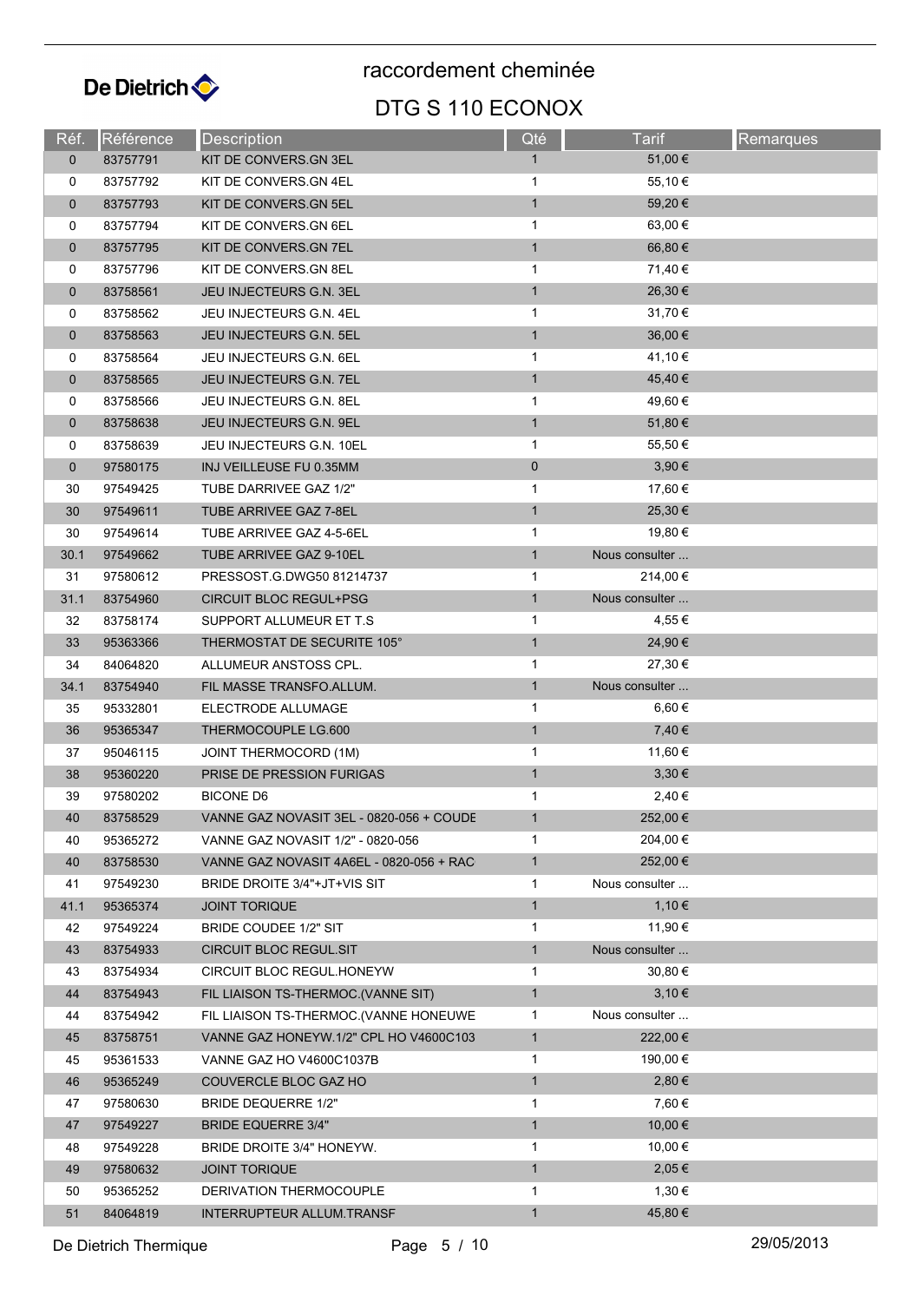

# DTG S 110 ECONOX raccordement cheminée

| 54   | 83758594 | <b>CIRCUIT GAZ COMPLET 3EL</b>            | $\mathbf{1}$ | Nous consulter |
|------|----------|-------------------------------------------|--------------|----------------|
| 54   | 83758666 | <b>CIRCUIT GAZ COMPLET 10EL</b>           | $\mathbf{1}$ | Nous consulter |
| 54   | 83758595 | CIRCUIT GAZ COMPLET 4EL                   | $\mathbf{1}$ | Nous consulter |
| 54   | 83758596 | <b>CIRCUIT GAZ COMPLET 5EL</b>            | $\mathbf{1}$ | Nous consulter |
| 54   | 83758597 | <b>CIRCUIT GAZ COMPLET 6EL</b>            | 1            | Nous consulter |
| 54   | 83758598 | <b>CIRCUIT GAZ COMPLET 7EL</b>            | $\mathbf{1}$ | Nous consulter |
| 54   | 83758599 | <b>CIRCUIT GAZ COMPLET 8EL</b>            | 1            | Nous consulter |
| 54   | 83758665 | CIRCUIT GAZ COMPLET 9EL                   | $\mathbf{1}$ | Nous consulter |
| 55   | 83758600 | TIROIR BRUL.FURIGAS 3EL                   | 1            | 255,00 €       |
| 55   | 83758602 | <b>TIROIR BRUL FURIGAS 5EL</b>            | $\mathbf{1}$ | $354,00 \in$   |
| 55   | 83758603 | <b>TIROIR BRUL FURIGAS 6EL</b>            | $\mathbf{1}$ | 414,00 €       |
| 55   | 83758604 | <b>TIROIR BRUL.FURIGAS 7EL</b>            | $\mathbf{1}$ | 472,00 €       |
| 55   | 83758611 | TIROIR BRUL.FURIGAS 10EL                  | 1            | 667,00 €       |
| 55   | 83758605 | <b>TIROIR BRUL.FURIGAS 8EL</b>            | $\mathbf{1}$ | 532,00 €       |
| 55   | 83758601 | TIROIR BRUL FURIGAS 4EL                   | $\mathbf{1}$ | 310,00 €       |
| 55   | 83758610 | TIROIR BRUL.FURIGAS 9EL                   | $\mathbf{1}$ | 610,00 €       |
| 56   | 97550323 | <b>ISOLATION TIR.BRUL.3EL - FURIGAS</b>   | 1            | 2,80 €         |
| 56   | 97550324 | <b>ISOLATION TIR.BRUL.4EL - FURIGAS</b>   | $\mathbf{1}$ | 3,50€          |
| 56   | 97550325 | <b>ISOLATION TIR BRUL 5EL - FURIGAS</b>   | 1            | 3,80€          |
| 56   | 97550336 | <b>ISOLATION TIR.BRUL.10EL - FURIGAS</b>  | $\mathbf{1}$ | $6,50 \in$     |
| 56   | 97550335 | <b>ISOLATION TIR.BRUL.9EL - FURIGAS</b>   | $\mathbf{1}$ | 6,20 €         |
| 56   | 97550326 | <b>ISOLATION TIR.BRUL.6EL - FURIGAS</b>   | $\mathbf{1}$ | 4,45 €         |
| 56   | 97550327 | ISOLATION TIR.BRUL.7EL - FURIGAS          | $\mathbf 1$  | 4,75 €         |
| 56   | 97550328 | ISOLATION TIR.BRUL.8EL - FURIGAS          | $\mathbf{1}$ | 5,35€          |
| 56.1 | 97550337 | ISOL.GA.TIR-BR.FU.9/10EL - FURIGAS        | 1            | 1,85 €         |
| 58   | 83758532 | TUBE ALIM.VEILL.NOVASIT                   | $\mathbf{1}$ | 56,50 €        |
| 58   | 83758533 | TUBE ALIM.VEILL.HONEYWELL                 | 1            | 47,30 €        |
| 59   | 83858958 | <b>VEILLEUSE COMPLETE</b>                 | $\mathbf{1}$ | 59,50 €        |
| 65   | 83758781 | TIROIR BRUL.FURIGAS 3EL EN REMPL.WORG.    | $\mathbf{1}$ | 316,00 €       |
| 65   | 83758786 | TIROIR BRUL.FURIGAS 8EL EN REMPL. WORC    | $\mathbf{1}$ | 568,00 €       |
|      | 83758787 | TIROIR BRUL FURIGAS 9EL EN REMPL. WORC    | $\mathbf 1$  | 619,00 €       |
| 65   |          | TIROIR BRUL FURIGAS 10EL EN REMPL. WOR    | 1            |                |
| 65   | 83758788 |                                           |              | 669,00 €       |
| 65   | 83758782 | TIROIR BRUL FURIGAS 4EL EN REMPL WORG.    | 1            | 367,00 €       |
| 65   | 83758783 | TIROIR BRUL FURIGAS 5EL EN REMPL. WORC    | $\mathbf{1}$ | 417,00 €       |
| 65   | 83758784 | TIROIR BRUL FURIGAS 6EL EN REMPL. WORC    | $\mathbf{1}$ | 468,00 €       |
| 65   | 83758785 | TIROIR BRUL.FURIGAS 7EL EN REMPL. WORC    | $\mathbf{1}$ | 518,00 €       |
| 66   | 97550303 | <b>ISOLATION TIROIR BRUL.3EL - WORGAS</b> | $\mathbf 1$  | 2,40 €         |
| 66   | 97550304 | <b>ISOLATION TIROIR BRUL.4EL - WORGAS</b> | $\mathbf{1}$ | 2,50€          |
| 66   | 97550305 | ISOLATION TIROIR BRUL.5EL - WORGAS        | $\mathbf 1$  | 3,30€          |
| 66   | 97550310 | ISOLATION TIR.BRUL.10EL - WORGAS          | $\mathbf{1}$ | 6,70 €         |
| 66   | 97550307 | <b>ISOLATION TIROIR BRUL.7EL - WORGAS</b> | 1            | 4,75 €         |
| 66   | 97550306 | <b>ISOLATION TIROIR BRUL.6EL - WORGAS</b> | $\mathbf{1}$ | 3,70€          |
| 66   | 97550308 | ISOLATION TIROIR BRUL.8EL - WORGAS        | 1            | 4,45 €         |
| 66   | 97550309 | ISOLATION TIR.BRUL.9EL - WORGAS           | $\mathbf{1}$ | 6,20€          |
| 66.1 | 97550311 | ISOL GA TIR BR WO 9-10EL                  | $\mathbf 1$  | 1,85 €         |
| 67   | 83758513 | GRILL.ANTI-RET.FLAMM.S113                 | $\mathbf{1}$ | 42,90 €        |
| 67   | 83758514 | GRILL.ANTI-RET.FLAMM.S114                 | $\mathbf 1$  | Nous consulter |
| 67   | 83758515 | GRILL.ANTI-RET.FLAMM S115                 | $\mathbf{1}$ | Nous consulter |
| 67   | 83758516 | GRILL.ANTI-RET.FLAMM S116                 | 1            | 49,60 €        |
| 67   | 83758517 | GRILL.ANTI-RET.FLAMM.S117                 | $\mathbf{1}$ | 64,90 €        |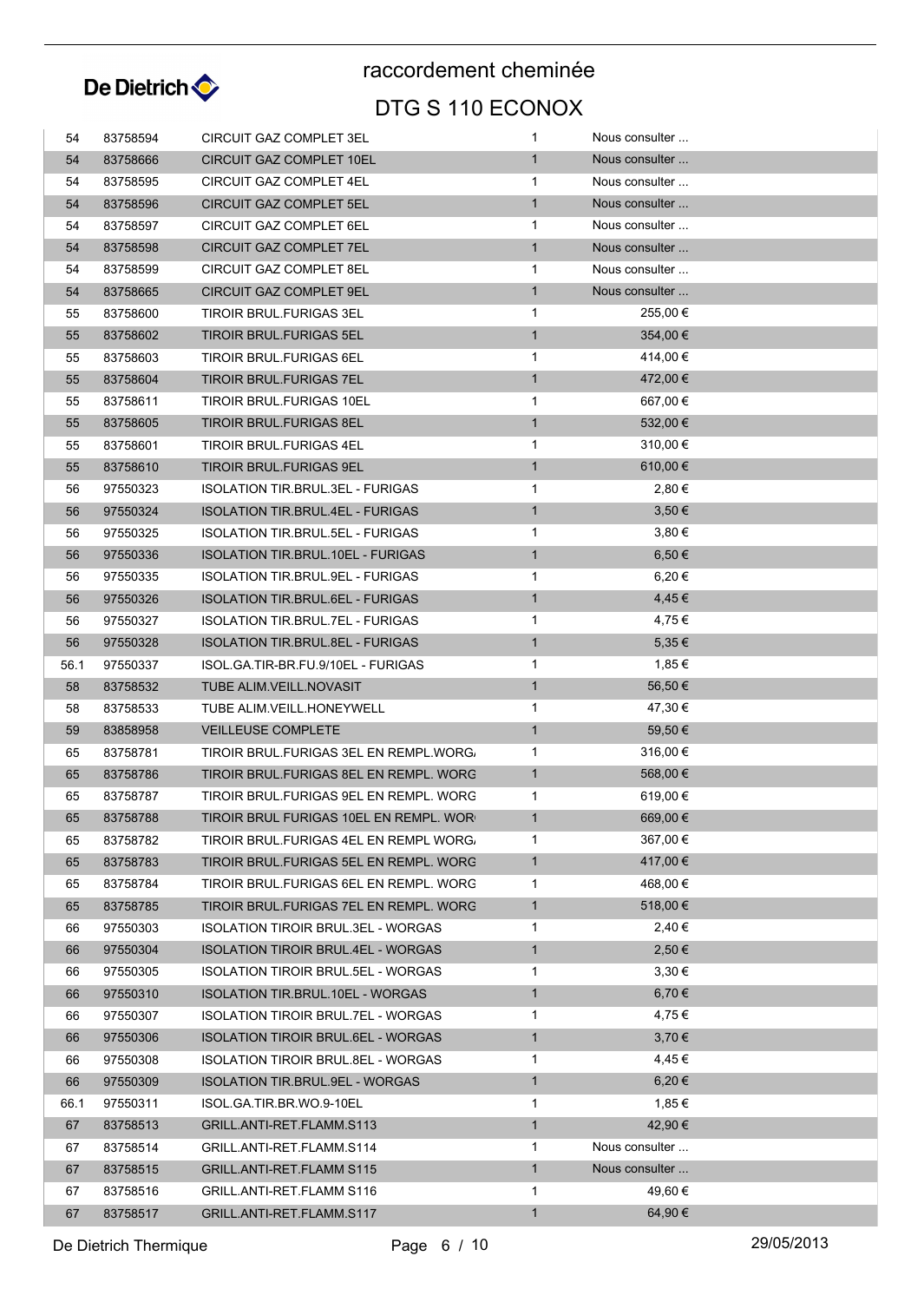

DTG S 110 ECONOX raccordement cheminée

| 67   | 83758592 | KIT ANTI-RETOUR FLAMME 10                 | $\mathbf{1}$ | 72,20 €        |  |
|------|----------|-------------------------------------------|--------------|----------------|--|
| 67   | 83758518 | GRILL.ANTI-RET.FLAMM.S118                 | $\mathbf{1}$ | 64,90 €        |  |
| 67   | 83758591 | KIT ANTI-RETOUR FLAMME 9E                 | 1            | 72,20 €        |  |
| 68   | 83758532 | TUBE ALIM.VEILL.NOVASIT                   | $\mathbf{1}$ | 56,50 €        |  |
| 68   | 83758533 | TUBE ALIM.VEILL.HONEYWELL                 | $\mathbf{1}$ | 47,30 €        |  |
| 69   | 83758519 | <b>VEILLEUSE COMPLETE</b>                 | $\mathbf{1}$ | 101,00 €       |  |
| 70   | 83758667 | ENS.TIROIR BRUL.POL.3EL EN REMPL. WORG    | $\mathbf{1}$ | 316,00 €       |  |
| 70   | 83758668 | ENS. TIROIR BRUL. POL. 4EL EN REMPL. WORG | $\mathbf{1}$ | 365,00 €       |  |
| 70   | 83758669 | ENS.TIROIR BRUL.POL.5EL EN REMPL. WORG    | $\mathbf{1}$ | 420,00 €       |  |
| 70   | 83758670 | ENS.TIROIR BRUL.POL.6EL EN REMPL. WORG    | $\mathbf{1}$ | 463,00 €       |  |
| 70   | 83758671 | ENS. TIROIR BRUL. POL. 7EL EN REMPL. WORG | $\mathbf{1}$ | 511,00 €       |  |
| 70   | 83758672 | ENS.TIROIR BRUL.POL.8EL EN REMPL. WORG    | $\mathbf{1}$ | 568,00 €       |  |
| 70.1 | 83758536 | TIROIR BRUL.POLIDORO 3EL - 2 RAMPES       | $\mathbf{1}$ | 368,00 €       |  |
| 70.1 | 83758541 | TIROIR BRUL.POLIDORO 8EL - 7 RAMPES       | $\mathbf{1}$ | 649,00 €       |  |
| 70.1 | 83758537 | TIROIR BRUL.POLIDORO 4EL - 3 RAMPES       | $\mathbf{1}$ | 376,00 €       |  |
| 70.1 | 83758538 | TIROIR BRUL.POLIDORO 5EL - 4 RAMPES       | $\mathbf{1}$ | 384,00 €       |  |
| 70.1 | 83758539 | TIROIR BRUL POLIDORO 6EL - 5 RAMPES       | $\mathbf{1}$ | 388,00 €       |  |
| 70.1 | 83758540 | TIROIR BRUL.POLIDORO 7EL - 6 RAMPES       | $\mathbf{1}$ | 475,00 €       |  |
| 71   | 83758542 | <b>ENS.PLAQUES +FIXATION 3EL</b>          | $\mathbf{1}$ | Nous consulter |  |
| 71   | 83758544 | ENS.PLAQUES +FIXATION 5EL                 | $\mathbf{1}$ | 26,30 €        |  |
| 71   | 83758546 | <b>ENS.PLAQUES +FIXATION 7EL</b>          | $\mathbf{1}$ | 28,70 €        |  |
| 71   | 83758547 | ENS.PLAQUES +FIXATION 8EL                 | $\mathbf{1}$ | Nous consulter |  |
| 71   | 83758543 | <b>ENS.PLAQUES +FIXATION 4EL</b>          | $\mathbf{1}$ | $23,40 \in$    |  |
| 71   | 83758545 | ENS.PLAQUES +FIXATION 6EL                 | $\mathbf{1}$ | 27,80 €        |  |
| 72   | 97550289 | ISOLAT GA-DR TIR BRUL 3EL - POLIDORO      | $\mathbf{1}$ | 2,40 €         |  |
| 72   | 97550286 | ISOLAT.GA.TIR.BRUL.8-9EL - POLIDORO       | $\mathbf{1}$ | 3,70 €         |  |
| 72   | 97550283 | ISOLAT GA TIR BRUL 4EL - POLIDORO         | $\mathbf 1$  | 2,50€          |  |
| 72   | 97550284 | ISOLAT.GA.TIR.BRUL.5EL - POLIDORO         | $\mathbf{1}$ | 2,80 €         |  |
| 72   | 97550285 | ISOLAT.GA.TIR.BRUL.6-7EL - POLIDORO       | $\mathbf{1}$ | 3,40€          |  |
| 73   | 97550287 | ISOLAT.DR.TIR.BRUL.4A6EL - POLIDORO       | $\mathbf{1}$ | 2,40 €         |  |
| 73   | 97550288 | ISOLAT.DR.TIR.BRUL.7-8EL - POLIDORO       | $\mathbf{1}$ | 2,50€          |  |
| 74   | 83858958 | <b>VEILLEUSE COMPLETE</b>                 | $\mathbf{1}$ | 59,50 €        |  |
| 75   | 83758549 | TUBE ALIMENT VEILL.3EL                    | 1            | 34,60 €        |  |
| 75   | 83758550 | TUBE ALIMENT.VEILL.4A8EL                  | $\mathbf{1}$ | 35,00 €        |  |
|      |          |                                           |              |                |  |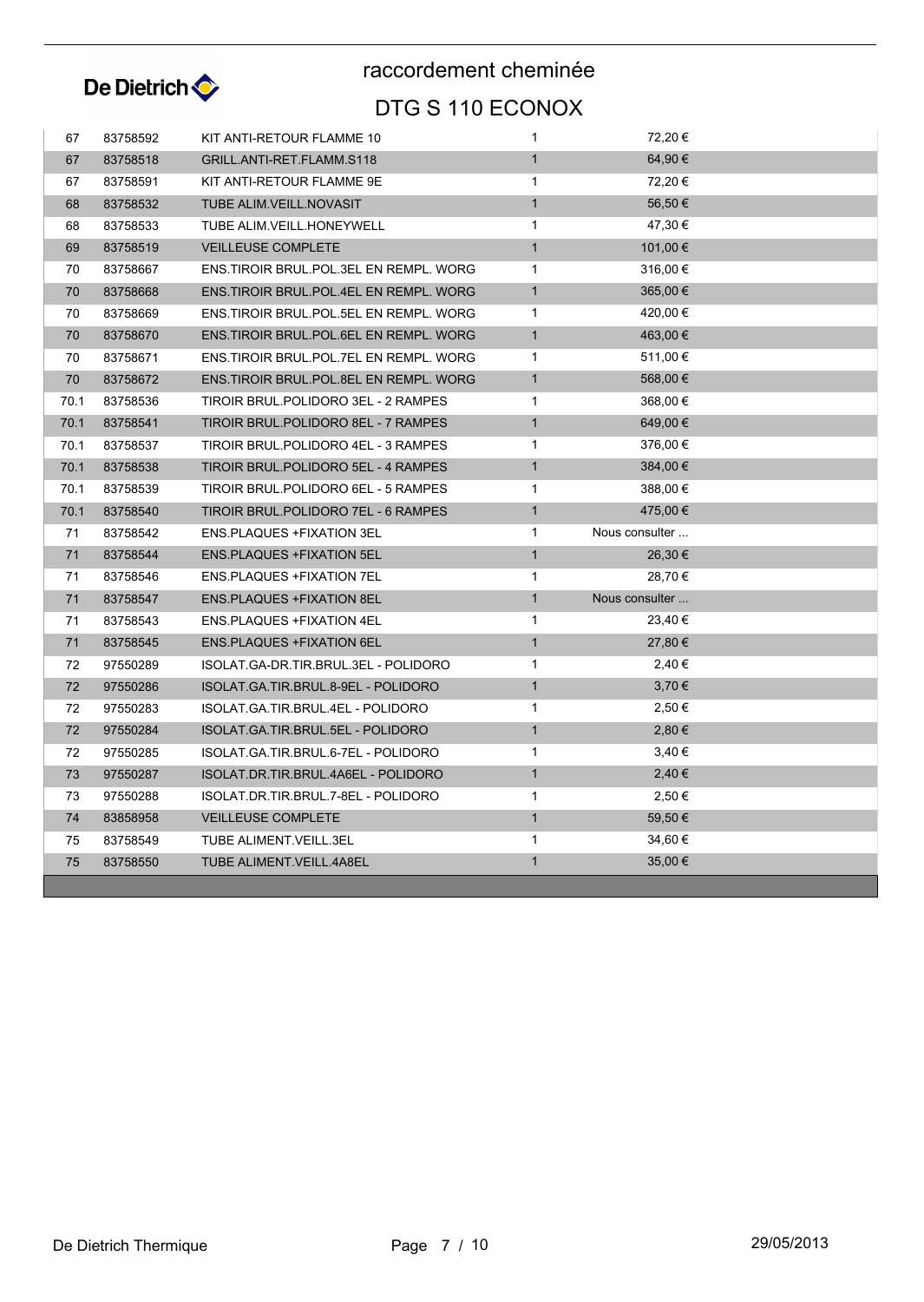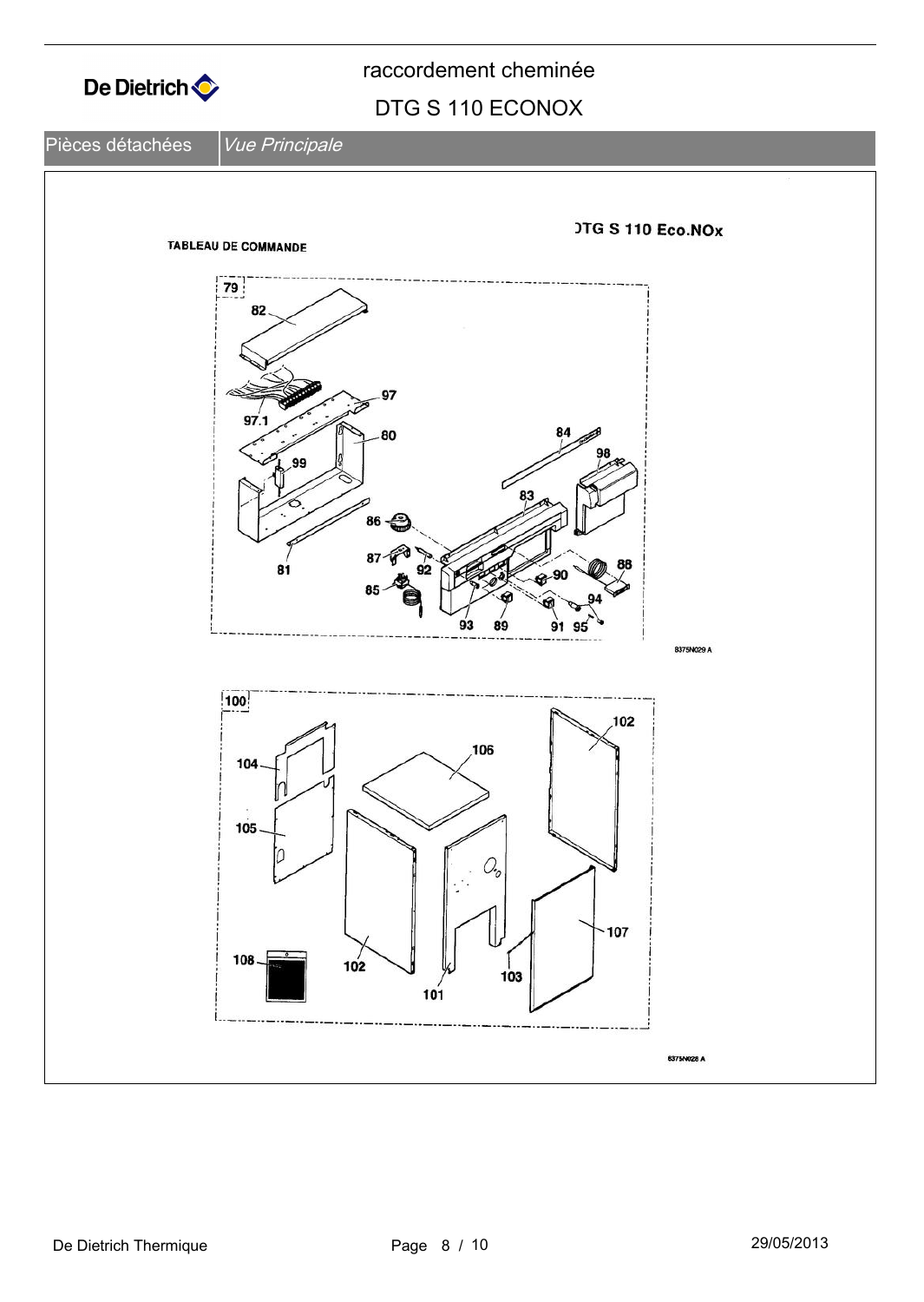

| Réf. | Référence | <b>Description</b>                    | Qté          | Tarif          | Remarques |
|------|-----------|---------------------------------------|--------------|----------------|-----------|
| 79   | 83758707  | DISPOSITIF DE COMMANDE                | 1            | Nous consulter |           |
| 80   | 83758035  | SUPPORT TABLEAU COMMANDE              | $\mathbf{1}$ | 27,00 €        |           |
| 81   | 94830107  | <b>CHARNIERE A PIANO</b>              | $\mathbf{1}$ | 7,40 €         |           |
| 82   | 83758037  | CAPOT DE PROTECTION                   | $\mathbf{1}$ | 11,00 €        |           |
| 83   | 97525204  | TABLEAU DE COMMANDE                   | $\mathbf{1}$ | Nous consulter |           |
| 84   | 95006409  | <b>VITRE</b>                          | $\mathbf{1}$ | Nous consulter |           |
| 85   | 85000015  | THERMOSTAT DE REGLAGE                 | $\mathbf{1}$ | 58,40 €        |           |
| 86   | 84478937  | <b>BOUTON DE REGLAGE + ERGOT</b>      | $\mathbf{1}$ | 17,00 €        |           |
| 87   | 84068067  | SUPPORT DE THERMOSTAT                 | $\mathbf{1}$ | 3,50€          |           |
| 88   | 85000014  | THERMOMETRE PLAT                      | $\mathbf{1}$ | 34,10 €        |           |
| 89   | 85000033  | <b>INTERRUPTEUR BIPOLAIRE</b>         | $\mathbf{1}$ | 5,95€          |           |
| 90   | 85000034  | <b>INTERRUPTEUR TEST STB</b>          | $\mathbf{1}$ | 7,10 €         |           |
| 91   | 85000035  | <b>INTERRUPTEUR BIPOLAIRE</b>         | $\mathbf{1}$ | 6,40 €         |           |
| 92   | 95216213  | LENTILLE ROUGE SERIE 57               | $\mathbf{1}$ | 1,85 €         |           |
| 93   | 95216258  | VOYANT 220V SERIE 21                  | $\mathbf{1}$ | 3,80€          |           |
| 94   | 96550023  | PORTE-FUSIBLE (2.8X0.5)               | $\mathbf{1}$ | 3,90 €         |           |
| 95   | 95340248  | <b>FUSIBLE 3.15A RETARDE</b>          | $\mathbf{1}$ | 1,10 €         |           |
| 97   | 83758036  | <b>DESSUS TABLEAU COMMANDE</b>        | $\mathbf{1}$ | 12,00 €        |           |
| 97.1 | 83754931  | CIRCUIT ELECTRIQUE TC                 | $\mathbf{1}$ | 444,00 €       |           |
| 98   | 97525205  | MODULE COMPLEMENTAIRE                 | $\mathbf{1}$ | Nous consulter |           |
| 99   | 83754800  | <b>FILTRE ANTIPARASITE</b>            | $\mathbf{1}$ | 36,80 €        |           |
| 100  | 83758856  | <b>HABILLAGE COMPLET 3EL</b>          | $\mathbf{1}$ | Nous consulter |           |
| 100  | 83758628  | <b>HABILLAGE COMPLET 10EL</b>         | 1            | Nous consulter |           |
| 100  | 83758857  | <b>HABILLAGE COMPLET 4EL</b>          | $\mathbf{1}$ | Nous consulter |           |
| 100  | 83758858  | HABILLAGE COMPLET 5EL                 | $\mathbf{1}$ | Nous consulter |           |
| 100  | 83758859  | <b>HABILLAGE COMPLET 6EL</b>          | $\mathbf{1}$ | Nous consulter |           |
| 100  | 83758860  | HABILLAGE COMPLET 7EL                 | $\mathbf{1}$ | Nous consulter |           |
| 100  | 83758627  | <b>HABILLAGE COMPLET 9EL</b>          | $\mathbf{1}$ | Nous consulter |           |
| 100  | 83758861  | HABILLAGE COMPLET 8EL                 | $\mathbf{1}$ | Nous consulter |           |
| 101  | 83758871  | PLAQUE FRONTALE CPL 3EL               | $\mathbf{1}$ | Nous consulter |           |
| 101  | 83758876  | PLAQUE FRONTALE CPL 8EL               | $\mathbf{1}$ | Nous consulter |           |
| 101  | 83758631  | PLAQUE FRONTALE CPL 10EL              | $\mathbf{1}$ | Nous consulter |           |
| 101  | 83758872  | PLAQUE FRONTALE CPL 4EL               | 1            | Nous consulter |           |
| 101  | 83758873  | PLAQUE FRONTALE CPL 5EL               | $\mathbf{1}$ | Nous consulter |           |
| 101  | 83758630  | PLAQUE FRONTALE CPL 9EL               | $\mathbf 1$  | Nous consulter |           |
| 101  | 83758874  | PLAQUE FRONTALE CPL 6EL               | $\mathbf{1}$ | Nous consulter |           |
| 101  | 83758875  | PLAQUE FRONTALE CPL 7EL               | 1            | Nous consulter |           |
| 102  | 83758852  | PANNEAU LATERAL CPL                   | $\mathbf{1}$ | Nous consulter |           |
| 103  | 94855086  | CHAINETTE L.160                       | $\mathbf 1$  | 2,80€          |           |
| 104  | 83758095  | PANNEAU ARR.SUP.3EL APRES 01/93       | $\mathbf{1}$ | Nous consulter |           |
| 104  | 83758098  | PANNEAU ARR.SUP.6EL APRES 01/93       | $\mathbf{1}$ | Nous consulter |           |
| 104  | 83758099  | PANNEAU ARR.SUP.7EL                   | $\mathbf{1}$ | Nous consulter |           |
| 104  | 83758100  | PANNEAU ARR.SUP.8EL APRES 01/93       | $\mathbf 1$  | Nous consulter |           |
| 104  | 83758147  | PANNEAU ARR.SUP.9EL APRES 01/93       | $\mathbf{1}$ | Nous consulter |           |
| 104  | 83758096  | PANNEAU ARR.SUP.4EL APRES 01/93       | 1            | Nous consulter |           |
| 104  | 83758097  | PANNEAU ARR.SUP.5EL APRES 01/93       | $\mathbf{1}$ | Nous consulter |           |
| 104  | 83758148  | PANNEAU ARR SUP 10EL APRES 01/93      | $\mathbf{1}$ | Nous consulter |           |
| 105  | 83758822  | PANNEAU ARR.INF.+FIX. 3EL APRES01/93  | $\mathbf{1}$ | Nous consulter |           |
| 105  | 83758825  | PANNEAU ARR.INF.+FIX. 6EL-APRES 01/93 | $\mathbf 1$  | Nous consulter |           |